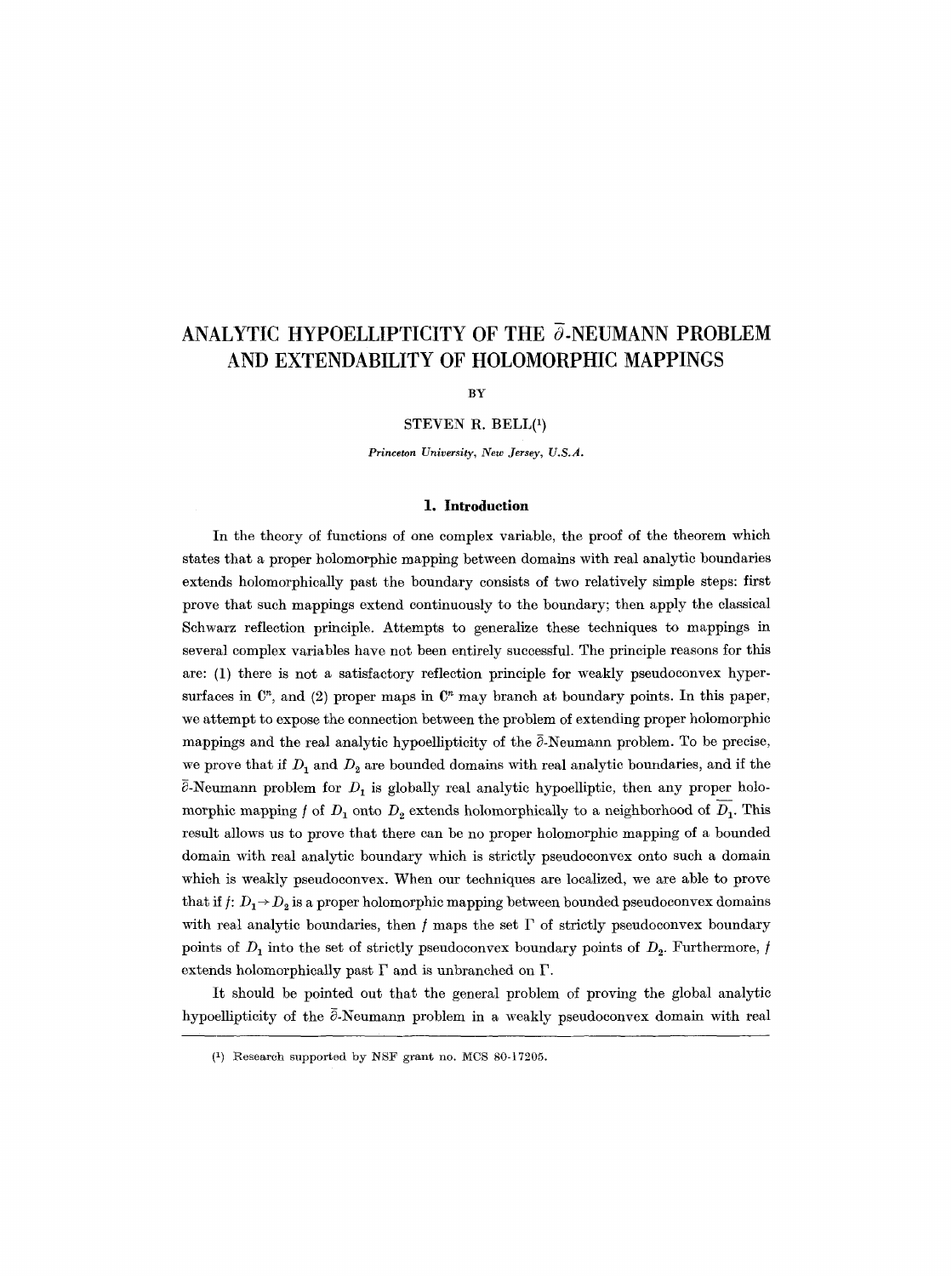110 S.R. BELL

analytic boundary is currently a leading open question in the theory of functions of several complex variables. Hence, it might appear that our main theorem is not entirely worthwhile. However, there are many known examples of weakly pseudoconvex domains for which global analytic hypoellipticity is known to hold. Furthermore, if a counterexample to the problem of extending holomorphic mappings between real analytic domains could be found, our theorem would yield a counterexample to the problem of analytic hypoellipticity of the  $\bar{\partial}$ -Neumann problem.

## **2. The Bergman projection**

The Bergman projection P associated to a bounded domain D contained in  $\mathbb{C}^n$  is the orthogonal projection of  $L^2(D)$  onto its closed subspace  $H(D)$  consisting of  $L^2$  holomorphic functions. The  $\bar{\partial}$ -Neumann problem and the Bergman projection for a smooth bounded pseudoconvex domain D are fundamentally related via Kohn's formula:  $P = I - \tilde{\partial}^* N \tilde{\partial}$ . Here, N is the  $\bar{c}$ -Neumann operator mapping  $L^2_{0,1}(D)$  to  $L^2_{0,1}(D)$  and  $\bar{c}^*$  is the adjoint of  $\bar{c}$  (see Kohn [11]). The operator  $\bar{\partial}^*$  is defined via  $\bar{\partial}^*$  ( $\sum v_i d\bar{z}_i = -\sum \partial v_i/\partial z_i$ .

If  $D$  has a real analytic boundary, we say that  $N$  is globally real analytic hypoelliptic if whenever  $\alpha$  is a  $\bar{\partial}$ -closed (0, 1)-form whose coefficients extend to be real analytic in a neighborhood of  $bD$ , then  $N\alpha$  is a  $(0, 1)$ -form whose coefficients also extend to be real analytic in a neighborhood of *bD*. Kohn's formula reveals that whenever N is globally analytic hypoelliptic, then  $P$  is also. It is this property of  $P$  which is crucial to our arguments in this paper. We shall see momentarily that global analytic hypoellipticity of the Bergman projection associated to a domain with real analytic boundary is equivalent to the apparently weaker condition,

*Condition Q. A bounded domain D will be said to satisfy condition Q if*  $P\varphi$  *extends* holomorphically to a neighborhood of  $\overline{D}$  whenever  $\varphi \in C_0^{\infty}(D)$ .

For convenience, we also define

*Local condition Q.* If  $z$  is a boundary point of a domain  $D$ , we say that  $D$  satisfies condition Q at z if  $P\varphi$  extends to be holomorphic in a neighborhood of z whenever  $\varphi \in C_0^{\infty}(D)$ .

Smooth bounded strictly pseudoconvex domains with real analytic boundaries satisfy condition Q because the  $\bar{\partial}$ -Neumann problem is globally real analytic hypoelliptic for such domains (Tartakoff [13], Komatsu [12], Derridj and Tartakoff [5]). Furthermore, a domain D satisfies condition Q whenever the Bergman kernel function  $K(z, w)$  associated to it satisfies the condition that for each compact subset E of D, there is an open set  $G_E$  containing  $\bar{D}$  such that  $K(z, w)$  extends holomorphically to  $G_E$  as a function of z for each  $w \in E$ . Hence, for example, bounded complete Reinhardt domains satisfy condition Q.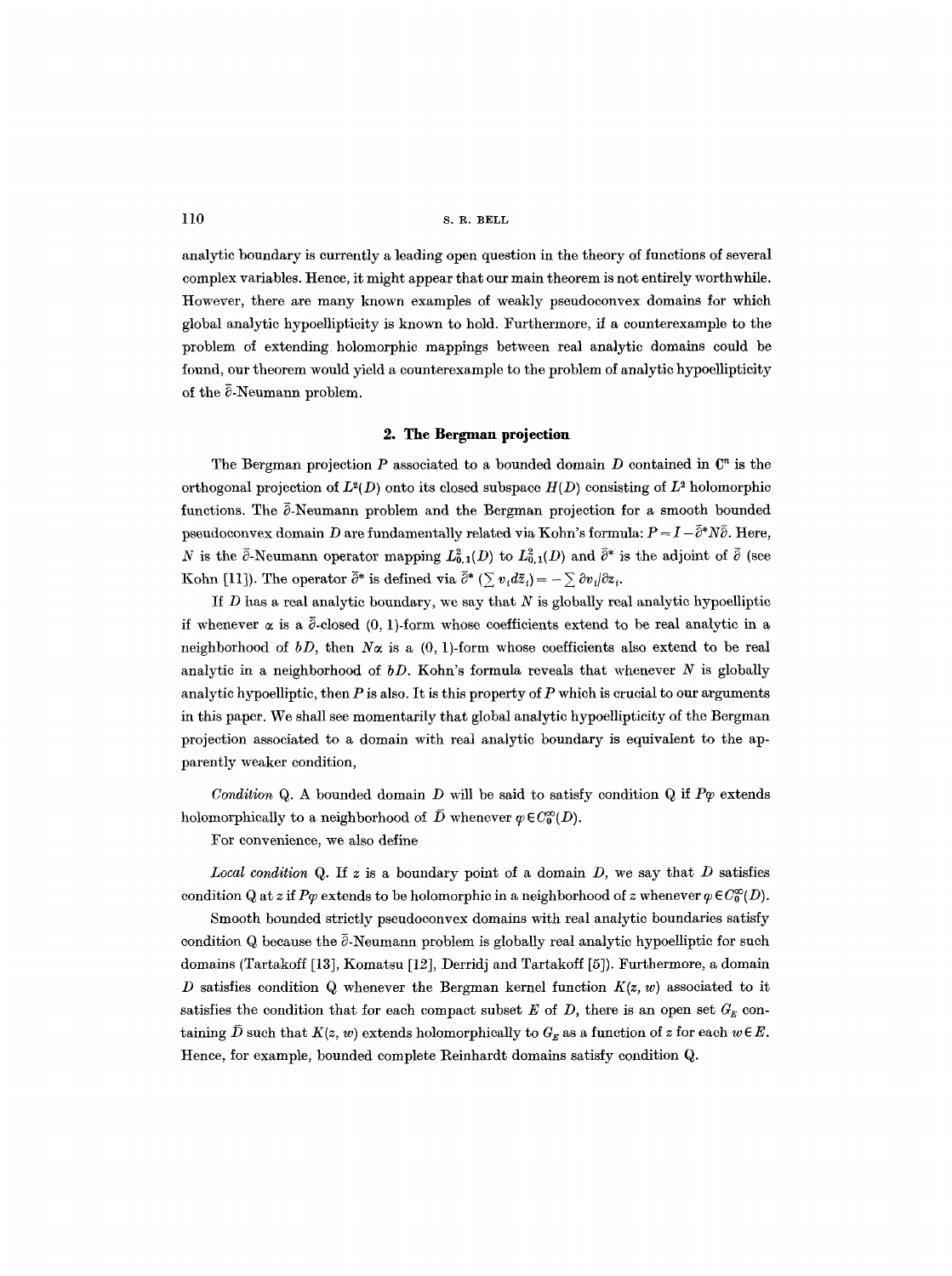The  $\bar{\partial}$ -Neumann problem is locally real analytic hypoelliptic at strictly pseudoconvex boundary points of pseudoconvex domains with real analytic boundaries (Trèves  $[16]$ , Tartakoff [15]). Hence, pseudoconvex domains with real analytic boundaries satisfy local condition Q at their strictly pseudoconvex boundary points.

With these preliminaries behind us, we can now state our principal results.

## **3. Results**

Our main result is

THEOREM 1. Suppose that  $D_1$  and  $D_2$  are smooth bounded domains contained in  $\mathbb{C}^n$ , *that D<sub>1</sub>* satisfies condition Q, and that  $D_2$  has a real analytic boundary. If f is a proper holo*morphic mapping of*  $D_1$  *onto*  $D_2$ *, then f extends to be holomorphic in a neighborhood of*  $D_1$ *.* 

Remarks made in section 2, together with Theorem 1, yield

COROLLARY 1. If  $D_1$  and  $D_2$  are smooth bounded pseudoconvex domains contained in  $C<sup>n</sup>$  with real analytic boundaries, and if the  $\tilde{c}$ -Neumann problem for  $D<sub>1</sub>$  is globally real analytic *hypoelliptic, then a proper holomorphic mapping*  $f$  *of*  $D_1$  *onto*  $D_2$  *extends to be holomorphic in*  $a$  *neighborhood of*  $D_1$ .

When the techniques used in the proof of Theorem 1 are localized, we obtain

THEOREM 2. Suppose that  $f: D_1 \rightarrow D_2$  is a proper holomorphic mapping between smooth *bounded pseudoconvex domains with real analytic boundaries contained in*  $\mathbb{C}^n$ *. Let*  $\Gamma$  *denote the open subset of bD<sub>1</sub> consisting of strictly pseudoconvex boundary points. Then f extends holomorphically past*  $\Gamma$  *and is unbranched on*  $\Gamma$ *. Hence, f maps*  $\Gamma$  *into the set of strictly pseudoconvex boundary points of D<sub>2</sub>.* 

We shall now prove that Theorem 2 implies

COROLLARY 2. *There does not exist a proper holomorphic mapping o/a smooth bounded domain with real analytic boundary which is strictly pseudoconvex onto such a domain which is weakly pseudoconvex.* 

*Proof of Corollary 2.* Let us assume that Theorem 2 is true, and suppose that  $f: D_1 \rightarrow D_2$ is a proper mapping which violates the statement of Corollary 2. Let  $\{x_k\}$  be a sequence of points in  $D_1$  such that  $\{f(x_k)\}$  converges to a weakly pseudoconvex boundary point  $w_0$  of  $D_2$ . By passing to a subsequence, if necessary, we may assume that  $\{x_k\}$  converges to a point  $x_0 \in bD_1$ . Then f maps  $x_0$  to  $w_0$ , and this contradicts Theorem 2.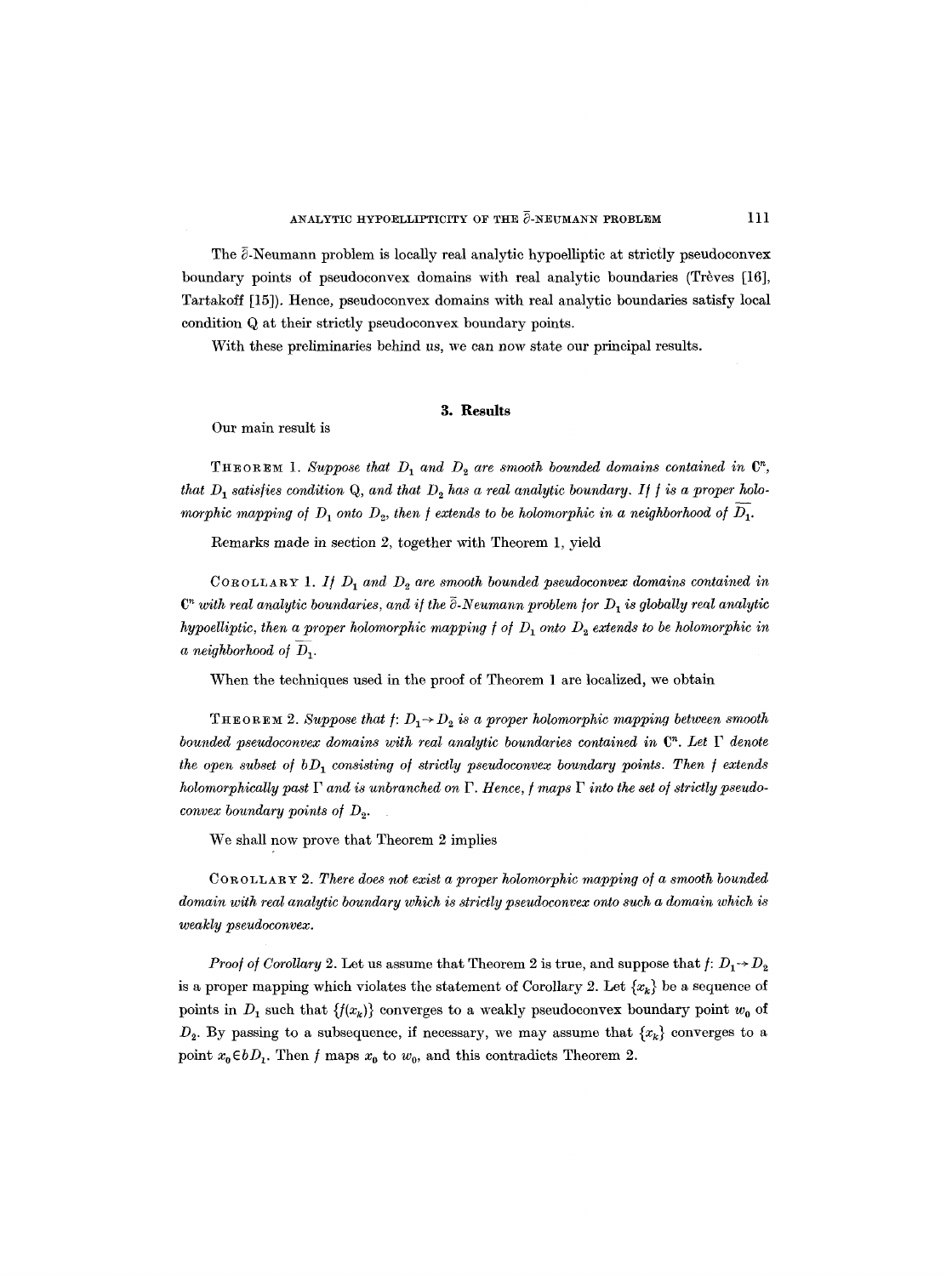The following lemma is crucial to the proofs of all of the results above.

*L]~MMA 1. I/D is a smooth bounded domain with real analytic boundary, and h is a*   $$  $\varphi \in C_0^{\infty}(D)$  such that  $h = P\varphi$  on D. (Here, P is the Bergman projection associated to D.)

We shall also require a lemma which is proved in [2] and [3]. The proof of this lemma is so short and simple that we include it in section 6.

**LEMMA 2.** Suppose that  $f: D_1 \rightarrow D_2$  is a proper holomorphic mapping between bounded *domains contained in*  $\mathbb{C}^n$ . Let  $P_i$  denote the Bergman projection associated to  $D_i$ ,  $i = 1, 2,$  and *let*  $u = Det[f']$ *. Then* 

$$
P_1(u \cdot (\varphi \circ f)) = u \cdot ((P_2 \varphi) \circ f)
$$

*for all*  $\varphi \in L^2(D_2)$ .

The proof of Lemma 1 will contain a proof of

COROLLARY 3. A smooth bounded domain with real analytic boundary satisfies condition *Q i/and only i/the Bergman pro~ection associated to D is globally real analytic hypoelliptic.* 

We will prove the theorems, assuming the truth of the lemmas, in section 5, and we will prove the lemmas in section 6.

#### **4. Some remarks**

(A) Theorem 1 is well known in the case that both  $D_1$  and  $D_2$  are strictly pseudoconvex domains with real analytic boundaries (Burns and Shnider [4]).

(B) Let  ${ k_i}_{i=1}^n$  be a set of positive integers with at least one  $k_i$  greater than one. The weakly pseudoconvex real analytic "ellipsoid" { $z \in \mathbb{C}^n$ :  $\sum_{i=1}^n |z_i|^{2k_i} \leq 1$ } satisfies condition Q because it is a complete Reinhardt domain. Hence, if  $D_1$  is one of these ellipsoids and  $D_2$ is a smooth bounded pseudoeonvex domain with real analytic boundary and / is a proper mapping of  $D_1$  onto  $D_2$ , then f extends to be holomorphic in a neighborhood of  $D_1$ . This is an example of a situation in which mappings extend in the absence of any suitable reflection principle.

(C) Derridj and Tartakoff [5] state sufficient conditions for the  $\bar{\partial}$ -Neumann problem associated to a weakly pseudoconvex domain with real analytic boundary to satisfy global real analytic hypoellipticity. See also [17].

(D) It should be mentioned that the techniques of this paper can be generalized in a straightforward way to obtain analogous results for domains which are relatively compact inside Stein manifolds (see, for example, Diederich and Fornaess [7]).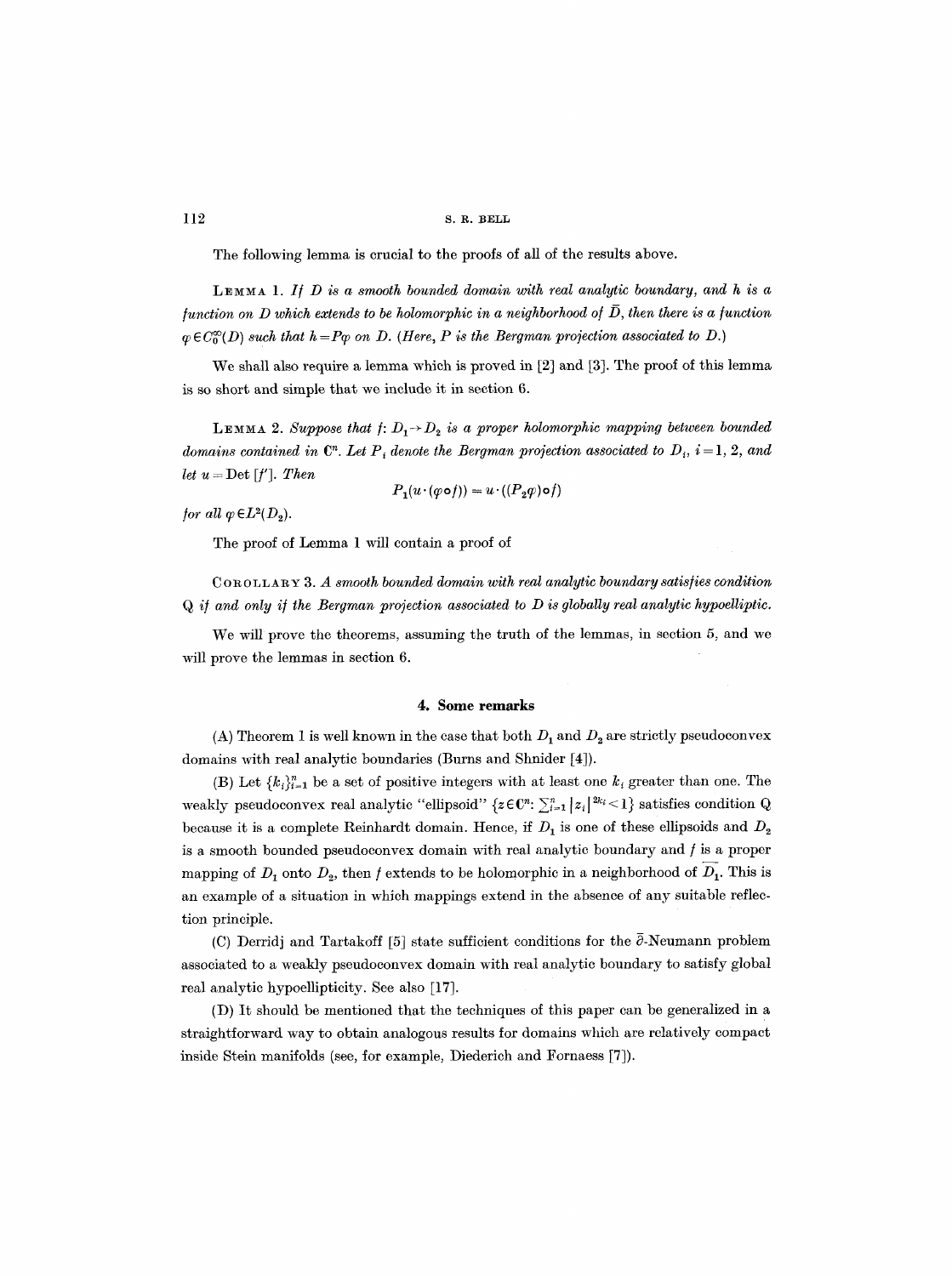(E) Let  $B(R)$  denote the ball of radius R in  $\mathbb{C}^n$ , and let P denote the Bergman projection associated to  $B(1)$ . It is a simple exercise in the use of power series to prove that a holomorphic function h on  $B(1)$  extends to be holomorphic on  $B(R)$  for  $R > 1$  if and only if there is a function  $\varphi \in L^2(B(1))$  supported on  $B(1/R)$  such that  $h = P\varphi$  on  $B(1)$ . Corollary 3 yields a similar result for an arbitrary strictly pseudoconvex domain  $D$  with real analytic boundary. Namely, a holomorphic function on  $D$  extends to be holomorphic in a neighborhood of  $\bar{D}$  if and only if it is the Bergman projection of a function in  $C_0^{\infty}(D)$ .

(F) It will become apparent during the course of the proofs of Theorems 1 and 2 that the following theorem is true.

**THEOREM 3.** Suppose that  $D_1$  and  $D_2$  are smooth bounded pseudoconvex domains con*tained in*  $\mathbb{C}^n$  and that  $D_2$  has a real analytic boundary. Let  $\Gamma$  denote the set of boundary points *of*  $D_1$  which satisfy local condition Q. If  $f: D_1 \rightarrow D_2$  is a proper holomorphic mapping, then f  $extends holomorphically past  $\Gamma$ .$ 

(G) Combining techniques used in [2] with techniques of the present work, we are able to prove the following theorem of dubious merit:

Suppose that  $f: D_1 \rightarrow D_2$  is a proper holomorphic mapping of a pseudoconvex domain  $D_1$  with real analytic boundary onto a domain  $D_2$  which satisfies condition Q. It is well known that f is a branched cover of some finite order m. Let  $F_1, F_2, ..., F_m$  denote the m local inverses of f which are defined locally on  $D_2$  minus the image of the branch locus of f. If h is a function which is holomorphic in a neighborhood of  $\overline{D}_1$ , then  $\sum U_k(h \circ F_k)$  extends to be holomorphic in a neighborhood of  $\overline{D}_2$ , where  $U_k = \text{Det}[F'_k]$ .

## **5. Proofs ot the theOrems**

We now prove the theorems, assuming the truth of the lemmas.

*Proof of Theorem 1.* Let us denote the Bergman projection associated to  $D_i$  by  $P_i$ ,  $i = 1, 2$ . For each monomial  $z^{\alpha}$ , we choose a function  $\varphi_{\alpha} \in C_0^{\infty}(D_2)$  such that  $P_2\varphi_{\alpha} = z^{\alpha}$ . The existence of such functions is guaranteed by Lemma 1. The transformation rule for the Bergman projections stated in Lemma 2 yields that  $u \cdot f^{\alpha} = u \cdot ((P_2 \varphi_{\alpha}) \circ f) = P_1(u \cdot (\varphi_{\alpha} \circ f))$ . The function  $u \cdot (\varphi_{\alpha} \circ f)$  is in  $C_0^{\infty}(D_1)$  because f is proper. From this, we can conclude that  $u \cdot f^{\alpha}$ extends to be holomorphic in a neighborhood of  $\overline{D}_1$  because  $D_1$  satisfies condition Q. Repeat the argument above using a function  $\varphi_0 \in C_0^{\infty}(D_2)$  such that  $P_2 \varphi_0 = 1$  to conclude that u extends to be holomorphic in a neighborhood of  $D_1$ .

To finish the proof, we must show that u divides  $u \cdot f^x$  as a holomorphic function at boundary points where u vanishes. Suppose that  $z \in bD_1$  is a point where u vanishes. Let

**8-** 812901 *Acta mathematica* 147. Imprirn6 le 11 Decembr6 1981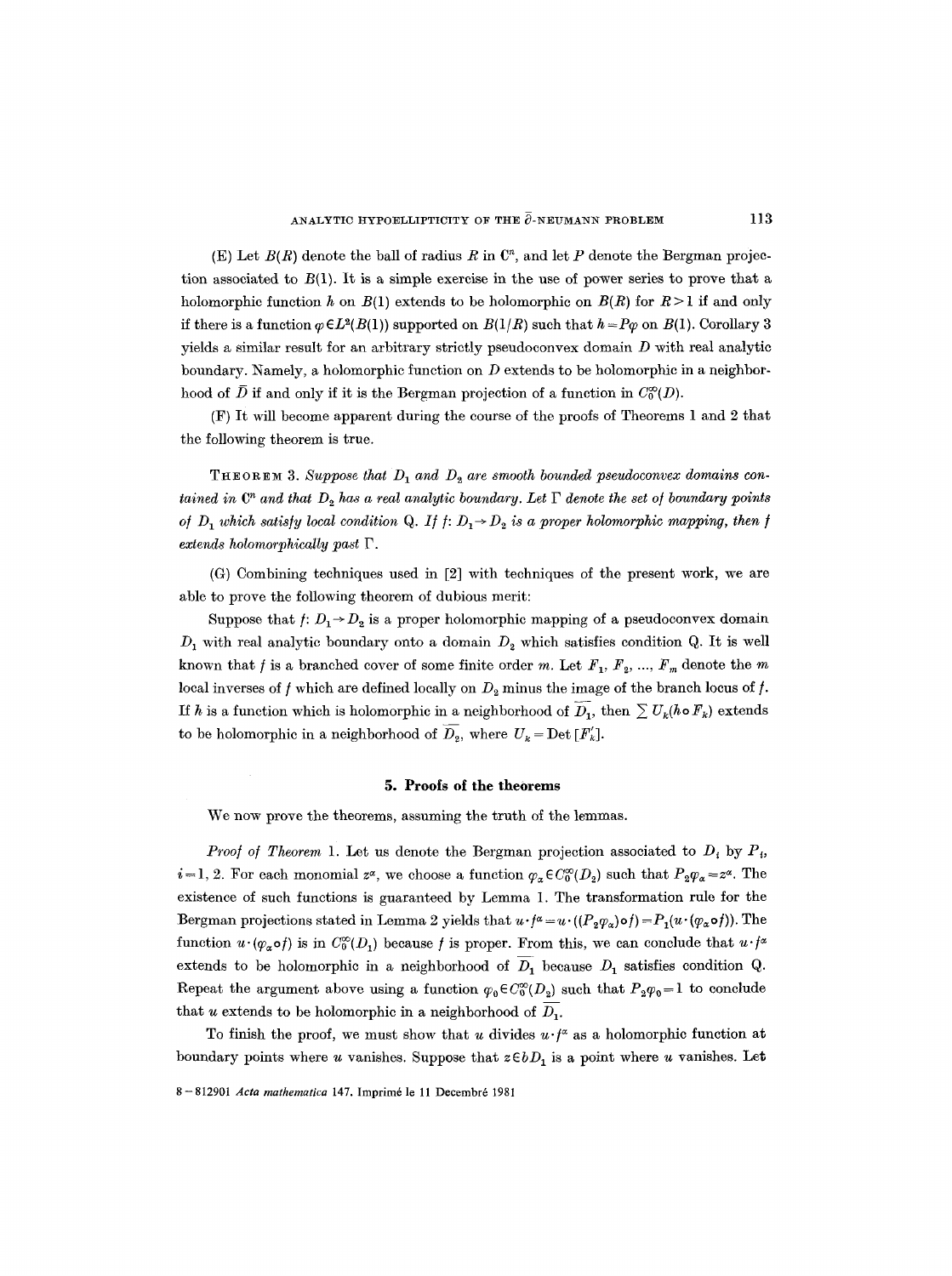114 S.R. BELL

 $f_k$  denote the kth component of f. The ring  $O_z$  of germs of holomorphic functions at z is a unique factorization domain. We now factor the functions u and  $u \cdot t_k$  which have just been shown to belong to  $Q_z$ . Suppose that  $u = \prod p_i$  and  $u \cdot f_k = \prod q_j$  where the  $p_i$ 's and  $q_j$ 's are powers of irreducible elements of  $Q_z$ . The fact that  $u \cdot f_k^m$  is an element of  $Q_z$  for each positive integer m implies that  $(\prod p_i)^{m-1}$  divides  $(\prod q_i)^m$  for each m. This is only possible if  $\prod q_j$ divides  $\prod p_i$ , i.e., if  $f_k = (\prod q_j)/(\prod p_i)$  is actually holomorphic in a neighborhood of z.

Hence, we have shown that f extends holomorphically to a neighborhood of  $D_1$ .

*Proof of Theorem 2.* The local real analytic hypoellipticity of the  $\bar{c}$ -Neumann problem at strictly pseudoeonvex points of bounded pseudoeonvex domains with real analytic boundaries (Trèves  $[16]$ , Tartakoff  $[15]$ ) implies that local condition Q holds at all points in  $\Gamma$ . The same procedure used in the proof of Theorem 1 can be applied to yield that  $f$ extends holomorphically past  $\Gamma$ . The only thing remaining to be proved is the fact that f is unbranched on  $\Gamma$ , i.e., that  $u\neq 0$  on  $\Gamma$ .

A smooth real valued function  $r$  on  $\mathbb{C}^n$  is called a defining function for a domain D if  $D=\{r\leq 0\}$ ,  $bD=\{r=0\}$ , and  $dr=0$  on  $bD$ . Similarly, r is called a local defining function for an open subset  $\Lambda$  of  $bD$  if r is smooth near  $\Lambda$  and if these conditions are met locally on  $\Lambda$ .

We shall now employ an argument due to Fornaess [9], used originally in the biholomorphic mapping case. Diederich and Fornaess [8] prove that if D is a smooth bounded pseudoconvex domain, then there is a defining function r for D such that  $-(-r)^{2/3}$  is *strictly plurisubharmonic* on D. Let  $r<sub>2</sub>$  be such a defining function for  $D<sub>2</sub>$ . We wish to prove that  $r_2 \circ f$  is a local defining function for  $\Gamma$ . To do this, we need only show that  $d(r_2 \circ f) = 0$ on  $\Gamma$ . Since  $-(-r_2 \circ f)^{2/3}$  is a plurisubharmonic function on  $D_1$ , we may apply the classical Hopf's lemma to conclude that  $-(r_{\alpha}\sigma)^{2/3} \leq -Cd(z)$  where  $d(z)$  is equal to the euclidean distance of z to  $bD_1$  and C is a constant independent of z. Hence  $(r_2 \circ f)(z) \geq Cd(z)^{3/2}$ . At points near  $\Gamma$ , this can only be true if  $d(r_2 \circ f) \neq 0$  on  $\Gamma$ .

We must now prove that  $f$  is unbranched on  $\Gamma$ . To do this, we use an argument due to Kerzman, Kohn, and Nirenberg [10]. For  $t > 0$ , define  $\rho = \exp (tr_2) - 1$ . The function  $\rho \circ f$  is a local defining function for  $\Gamma$ . Furthermore, for a fixed  $z \in \Gamma$ , t can be chosen to be sufficiently large so that  $\rho \circ f$  is strictly plurisubharmonic near z (see, for example [10]). Hence

$$
\text{Det}\left[\frac{\partial^2(\varrho\,\mathfrak{o}\,f)}{\partial z_i\,\partial\bar{z}_j}\right]=\big|\operatorname{Det}\,[f']\big|^2\;\text{Det}\,\left[\frac{\partial^2\varrho}{\partial w_i\,\partial\bar{w}_j}\mathfrak{o}\,f\right]
$$

must be strictly positive on  $\Gamma$  near z. We conclude that Det  $[f']=u$  does not vanish on  $\Gamma$ and that  $f$  is unbranched on  $\Gamma$ . Hence,  $f$  maps  $\Gamma$  into the set of strictly pseudoconvex boundary points of  $D<sub>2</sub>$ . This completes the proof of Theorem 2.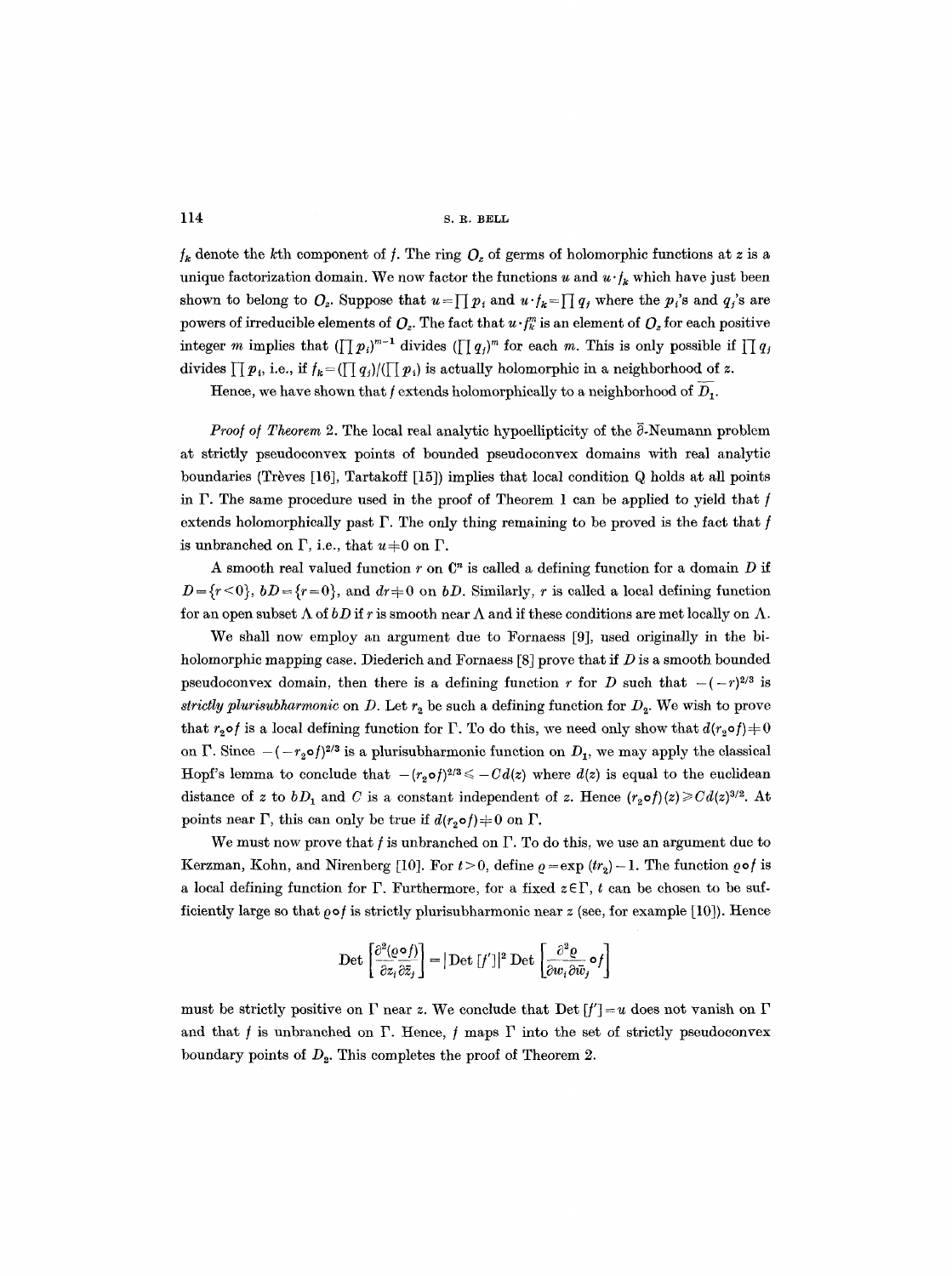## ANALYTIC HYPOELLIPTICITY OF THE  $\bar{\partial}$ -NEUMANN PROBLEM 115

### **6. Proofs of the lemmas**

*Proof of Lemma* 1. Suppose that h is a function in  $C^{\infty}(\overline{D})$  which extends to a neighborhood of  $\bar{D}$  in such a way that h is real analytic in a neighborhood of  $bD$ . Let v be the solution to the Cauchy problem:

 $\Delta v=h$  near  $bD$ 

with

$$
v = \frac{\partial v}{\partial \eta} = 0 \quad \text{on } bD.
$$

Here,  $\partial v/\partial \eta$  is the normal derivative of v on *bD*. The Cauchy-Kowalewski theorem guarantees that there is an open set U containing *bD* such that v satisfies the Cauchy problem in U and is real analytic there. Let  $\psi$  be a function in  $C_0^{\infty}(U)$  which is equal to one in a neighborhood of *bD*. Now, a simple integration by parts reveals that  $\Delta(\psi v)$  is a function which is orthogonal to holomorphic functions on D. Define  $\varphi = h - \Delta(wv)$ . Notice that  $\varphi$  is a function in  $C_0^{\infty}(D)$  such that  $Ph = P(h - \Delta(\psi v)) = P\varphi$ . In the event that h extends to be a holomorphic function on a neighborhood of  $\bar{D}$ , then  $h = Ph = P\varphi$ , and the proof of Lemma 1 is complete. Note that we have also proved Corollary 3.

*Proof of Lemma 2. A classical theorem due to R. Remmert states that f is a branched* cover of some finite order m and that the set  $V = \{w \in D_2 : w = f(z); u(z) = 0\}$  is a complex analytic variety in  $D_2$ . Let  $F_1, F_2, ..., F_m$  denote the m inverses to f which are defined locally on  $D_2 - V$  and let  $U_k = Det [F'_k]$ . We shall employ the following well known version of Riemann's removable singularity theorem: if  $D$  is a bounded domain contained in  $\mathbb{C}^n$ and  $X$  is a complex analytic variety contained in  $D$ , then every function which is holomorphic on  $D-X$  and in  $L^2(D)$  is actually holomorphic on all of D. For a simple proof of this theorem, see [3].

The Jacobian determinant of f viewed as a mapping on  $\mathbb{R}^{2n} \approx \mathbb{C}^n$  is equal to  $|u|^2$ . Hence,  $\|u \cdot (\varphi \circ f)\|_{L^2(D_1)} = m^{\frac{1}{2}} \| \varphi \|_{L^2(D_2)}$  and the terms in the transformation formula are well defined. The equation

$$
P_1(u \cdot (\varphi \circ f)) = u \cdot ((P_2 \varphi) \circ f) \tag{6.1}
$$

is certainly true when  $\varphi$  is in  $H(D_2)$ . We shall now complete the proof of Lemma 2 by showing that (6.1) holds whenever  $\varphi$  is in a certain dense subset of  $H(D_2)^{\perp}$ . Let  $\Omega$  be equal to the linear span of  $\{\partial \psi/\partial z_i : \psi \in C_0^{\infty}(D_2 - V): i = 1, ..., n\}$ . We claim that  $\Omega$  is a dense subspace of  $H(D_2)^{\perp}$ . Indeed, if  $v \in H(D_2)^{\perp}$  is orthogonal to  $\Omega$ , then v is a distributional solution to  $\overline{\partial}v=0$  on  $D_2 - V$ . Hence v is a function in  $L^2(D_2)$  which is holomorphic on  $D_2 - V$  and is therefore in  $H(D_2)$  by the removable singularity theorem. Hence,  $v = 0$ . Now if  $\varphi = \partial \psi / \partial z_i$